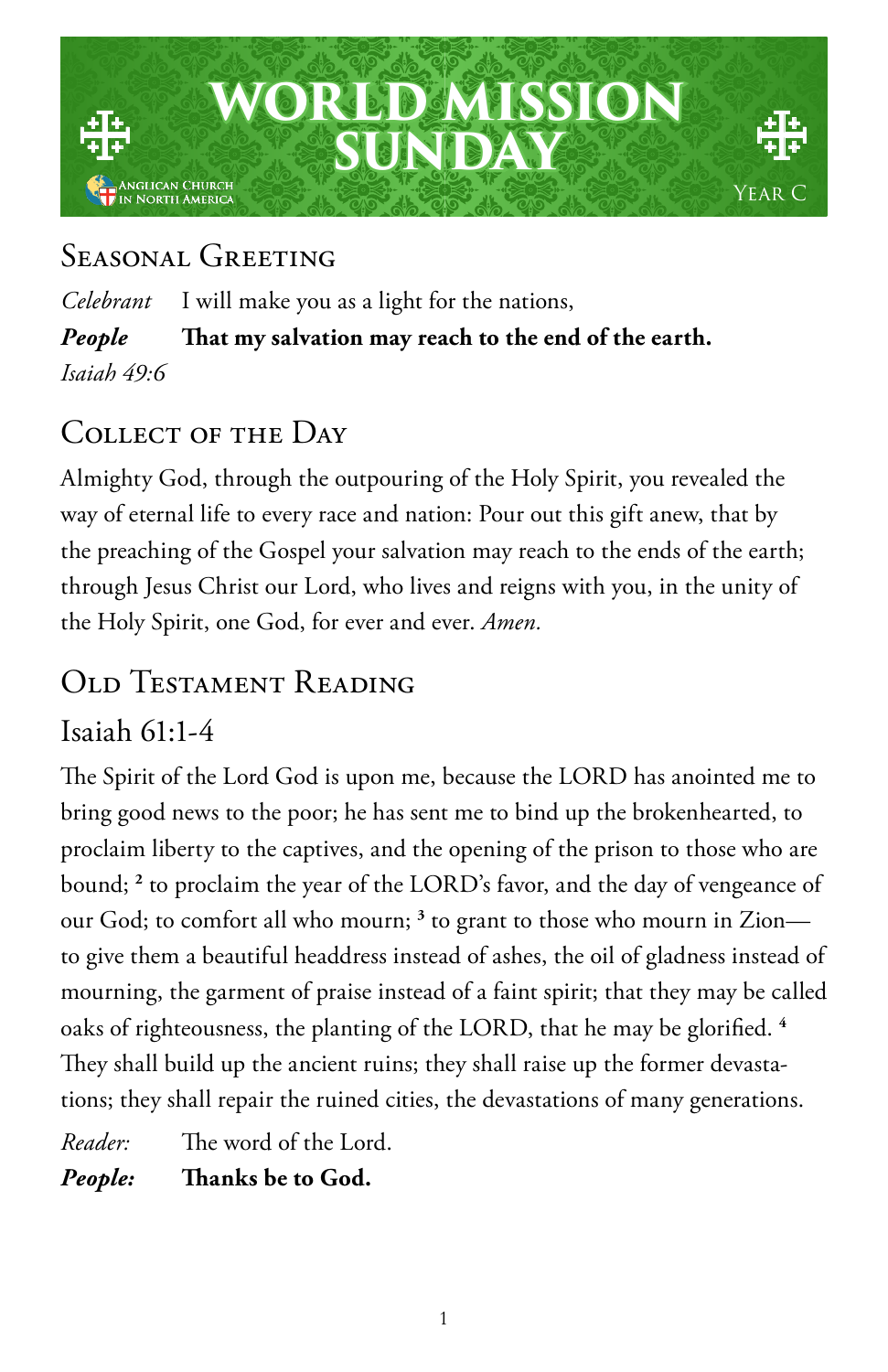#### Psalter Verses

*(In said services, the psalm verses may be placed between the Epistle and the Gospel, with the congregation standing in preparation for the Gospel. At services where there is a hymn or canticle before the Gospel, the psalm might be said between the Old Testament and Epistle, the people seated.)*

#### Psalm 96

- **1** O sing unto the LORD a new song; \* sing unto the LORD, all the whole earth.
- **<sup>2</sup>** Sing unto the LORD and praise his Name; \* tell of his salvation from day to day.
- **<sup>3</sup>** Declare his honor to the nations, \* and his wonders to all peoples.
- **<sup>4</sup>** For the LORD is great, and highly to be praised; \* he is more to be feared than all gods.
- **<sup>5</sup>** As for all the gods of the nations, they are but idols; \* but it is the LORD who made the heavens.
- **<sup>6</sup>** Glory and majesty are before him; \* power and honor are in his sanctuary.
- **<sup>7</sup>** Ascribe unto the LORD, O you families of the peoples, \* ascribe unto the LORD worship and power.
- **<sup>8</sup>** Ascribe unto the LORD the honor due unto his Name; \* bring offerings and come into his courts.
- **<sup>9</sup>** O worship the LORD in the beauty of holiness; \* let the whole earth stand in awe of him.
- **<sup>10</sup>** Tell it out among the nations, "The LORD is King; \* it is he who has made the world so firm that it cannot be moved; he shall judge the peoples righteously."
- <sup>11</sup> Let the heavens rejoice, and let the earth be glad; \* let the sea make a noise, and all that is therein.
- **<sup>12</sup>** Let the field be joyful, and all that is in it; \* then shall all the trees of the wood rejoice before the LORD.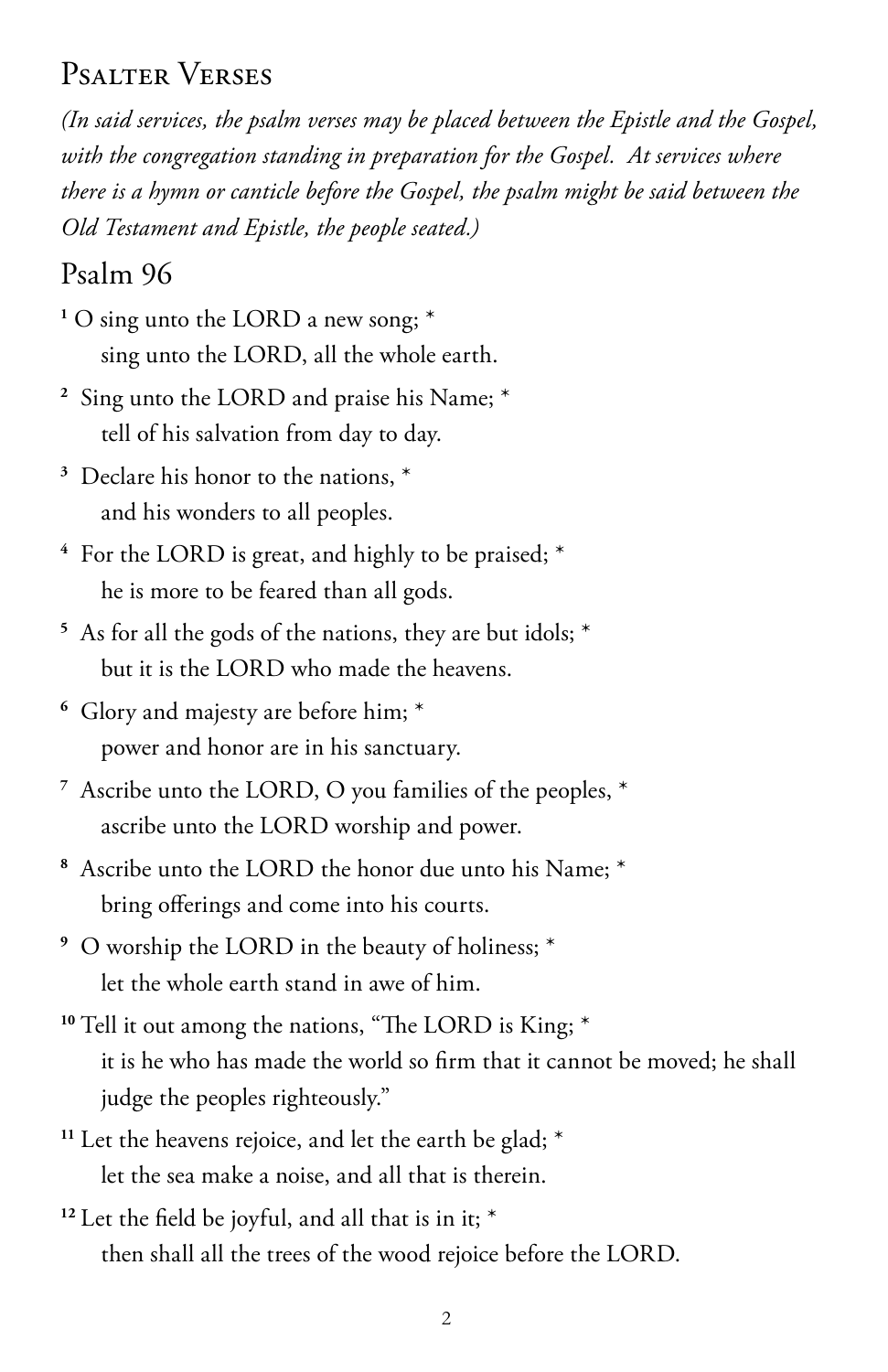<sup>13</sup> For he comes, for he comes to judge the earth,  $*$ 

and with righteousness to judge the world, and the peoples with his truth.

# Epistle Reading

### Romans 10:9-17

If you confess with your mouth that Jesus is Lord and believe in your heart that God raised him from the dead, you will be saved. **<sup>10</sup>** For with the heart one believes and is justified, and with the mouth one confesses and is saved. **<sup>11</sup>** For the Scripture says, "Everyone who believes in him will not be put to shame." **<sup>12</sup>** For there is no distinction between Jew and Greek; for the same Lord is Lord of all, bestowing his riches on all who call on him. **<sup>13</sup>** For "everyone who calls on the name of the Lord will be saved."

<sup>14</sup> How then will they call on him in whom they have not believed? And how are they to believe in him of whom they have never heard? And how are they to hear without someone preaching? **<sup>15</sup>** And how are they to preach unless they are sent? As it is written, "How beautiful are the feet of those who preach the good news!" **<sup>16</sup>** But they have not all obeyed the gospel. For Isaiah says, "Lord, who has believed what he has heard from us?" **<sup>17</sup>** So faith comes from hearing, and hearing through the word of Christ.

*Reader:* The word of the Lord. *People:* **Thanks be to God.** 

# THE HOLY GOSPEL

*Deacon:* The Holy Gospel of Our Lord Jesus Christ, according to St. John *People:* **Glory to you, Lord Christ.** John 20:19-31

On the evening of that day, the first day of the week, the doors being locked where the disciples were for fear of the Jews, Jesus came and stood among them and said to them, "Peace be with you." **<sup>20</sup>** When he had said this, he showed them his hands and his side. Then the disciples were glad when they saw the Lord. **<sup>21</sup>** Jesus said to them again, "Peace be with you. As the Father has sent me, even so I am sending you." **<sup>22</sup>** And when he had said this, he breathed on them and said to them, "Receive the Holy Spirit. **<sup>23</sup>** If you forgive the sins of any, they are forgiven them; if you withhold forgiveness from any, it is withheld."